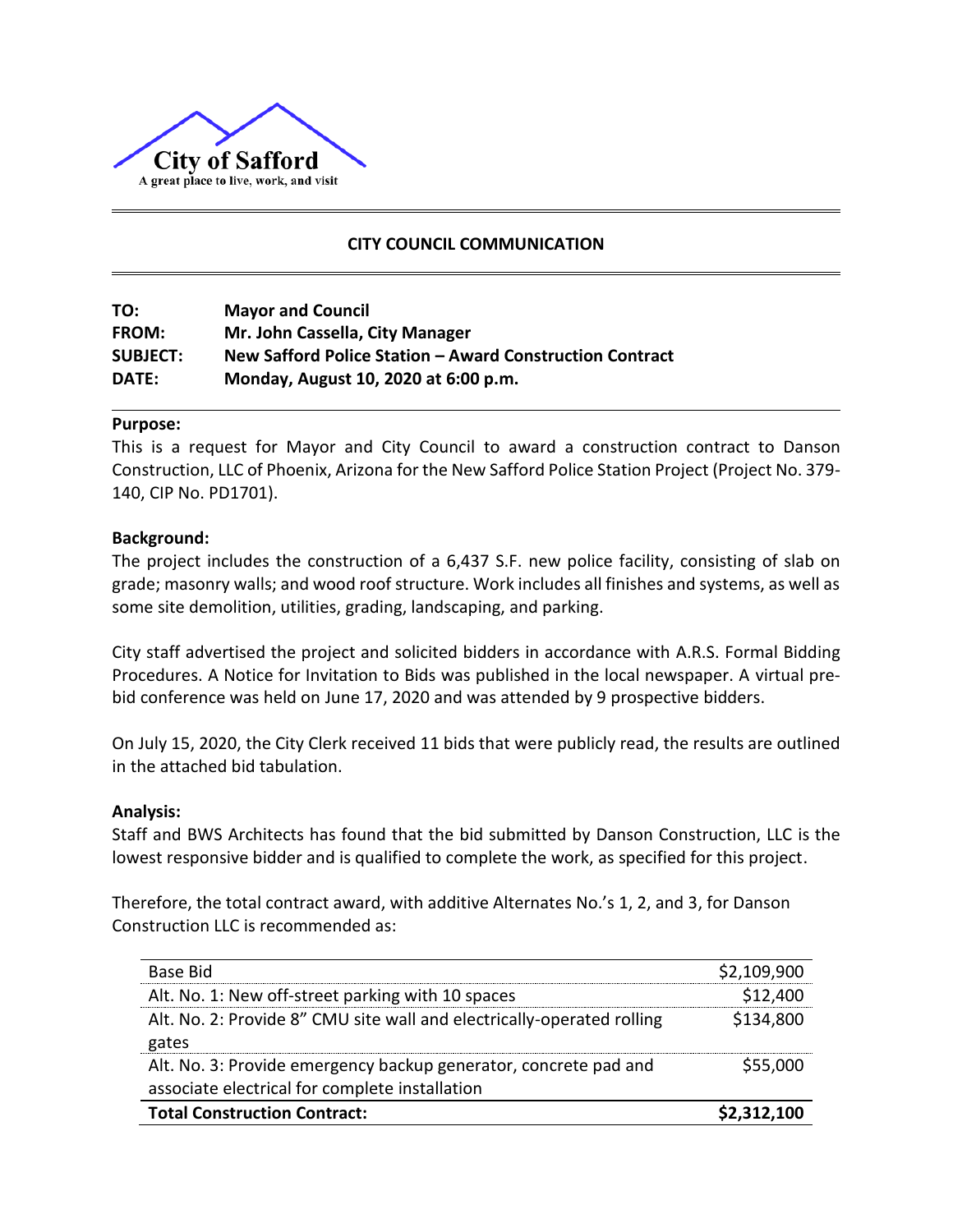Work is anticipated to begin in October and is expected to be substantially complete in April 2021.

## **Budget Recap:**

| FY 2021 Budget                                     | \$2,285,000.00   |  |  |  |
|----------------------------------------------------|------------------|--|--|--|
|                                                    |                  |  |  |  |
| <b>Construction Contract</b>                       |                  |  |  |  |
| <b>Base Bid</b>                                    | \$2,109,900.00   |  |  |  |
| Alternate No. 1: New off-street parking, 10 spaces | 12,400.00        |  |  |  |
| Alternate No. 2: 8" CMU wall w/ rolling gates      | 134,800.00       |  |  |  |
| Alternate No. 3: Backup generator                  | 55,000.00        |  |  |  |
| <b>Total Construction Contract</b>                 | \$2,312,100.00   |  |  |  |
|                                                    |                  |  |  |  |
| <b>Other Project Expenses</b>                      |                  |  |  |  |
| Contingencies                                      | \$210,990.00     |  |  |  |
| <b>Construction Management</b>                     | 90,927.00        |  |  |  |
| Special Inspection                                 | 20,000.00        |  |  |  |
| <b>Graham County Generator Enclosure</b>           | 8,201.00         |  |  |  |
| Other Project Expenses Total                       | \$330,118.00     |  |  |  |
|                                                    |                  |  |  |  |
| PROJECT TOTAL                                      | \$2,642,218.00   |  |  |  |
|                                                    |                  |  |  |  |
| <b>Remaining Balance</b>                           | $$$ (357,218.00) |  |  |  |
| Reserve Usage                                      | \$357,218.00     |  |  |  |
| <b>Balance</b>                                     | \$0.00           |  |  |  |

## **Recommended Action:**

Staff recommends awarding the construction contract with additive alternates 1, 2, and 3 to Danson Construction LLC and utilizing reserve funds to cover the difference.

Attachments: BWS Architects Recommendation Bid Tabulation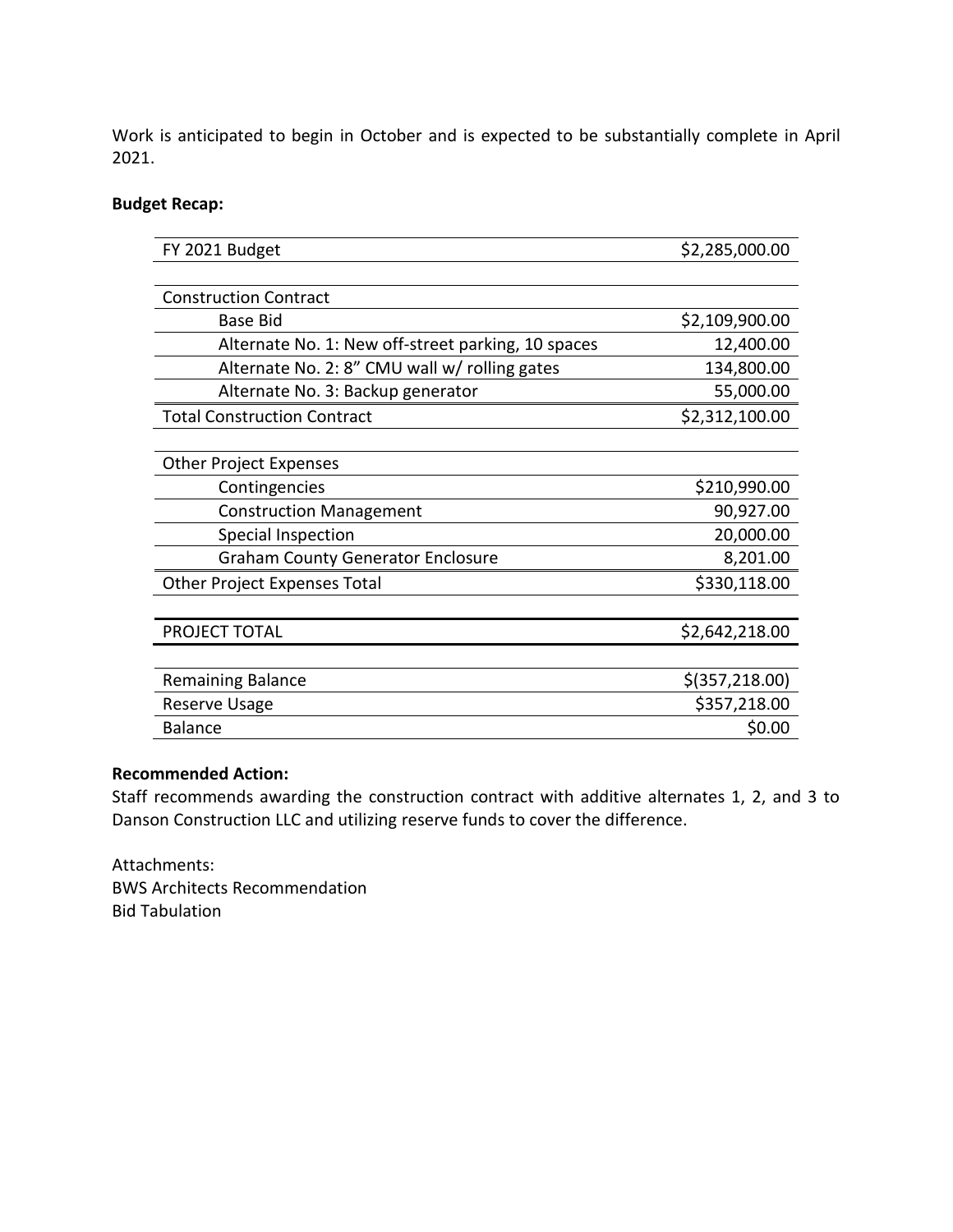# bws ARCHITECTS

July 28, 2020

**City of Safford PO Box 272 717 West Main Street Safford, AZ 85548** 

**ATTN: Hilary Cuenin, Project Manager** 

**RE: Bid Award Recommendation Safford Police Station Project No. 1915.000** 

Dear Ms. Cuenin,

We have reviewed the submitted bid documents and subcontractor list and take no exceptions.

We do not know many of the subcontractors but also have no reason to believe that the indicated entities would not be acceptable.

BWS Architects recommend approval of the apparent low bidder Danson Construction LLC

Please let us know if you have questions or concerns.

thank you for the opportunity to work with the City of Safford. We have enjoyed our collaboration with you and the Planning Committee through the design and documentation of the project. We are looking forward to the successful completion of Construction.

Please let us know if you have any questions or concerns.

Sincerely, BWS Architects

Hain Shamsonch

Robin Shambach AIA LEED AP **Principal** 

#### **BURNS WALD-HOPKINS SHAMBACH ARCHITECTS** 261 North Court Avenue Tucson, Arizona 85701 Tel: 520.795.2705 Fax: 520.795.6171 WWW.BWSARCHITECTS.COM